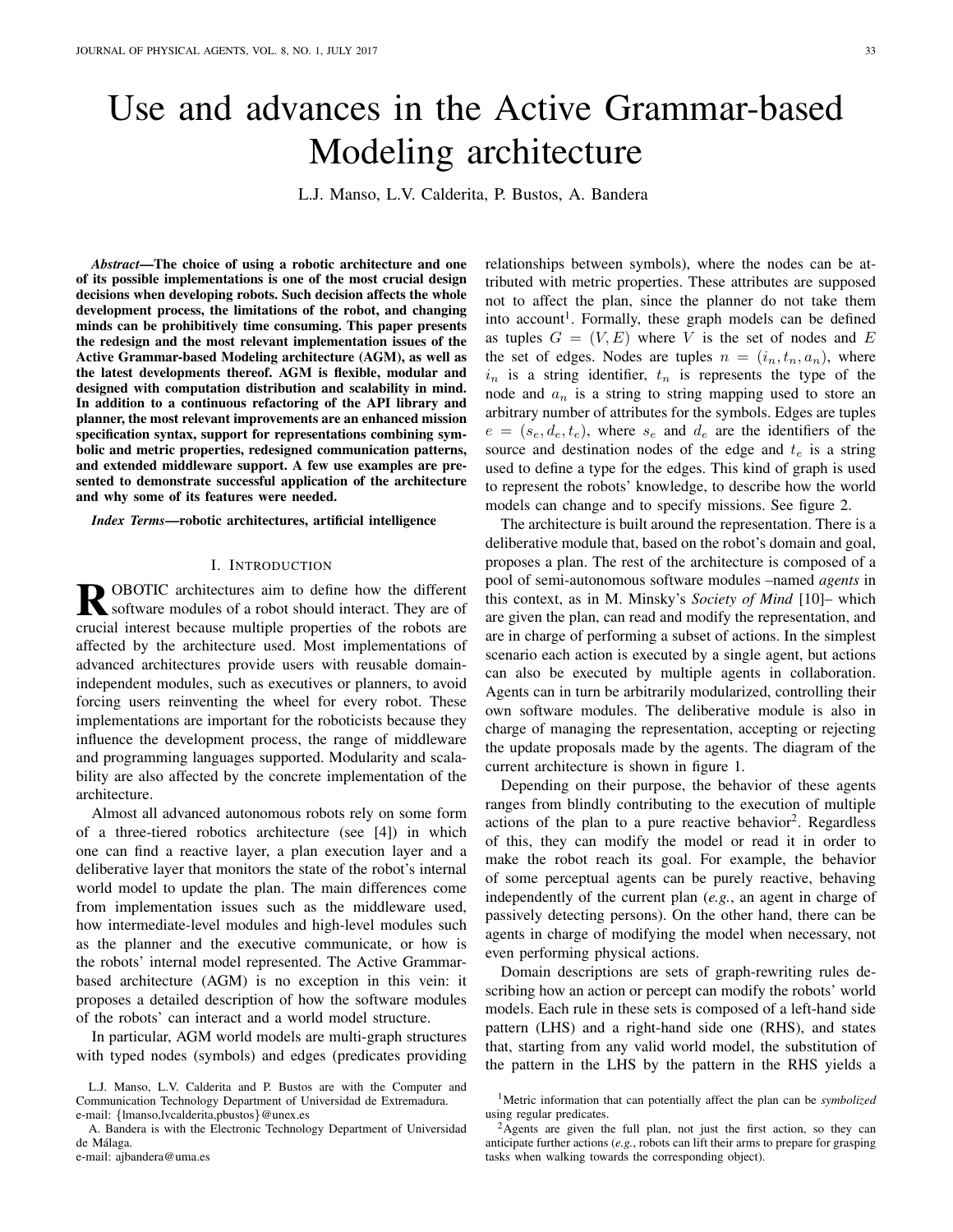

Fig. 1: Redesigned diagram of AGM. The grammar-based controller is composed of the *executive*, the *mission* specification, the *world grammar* (*i.e.*, domain description) and the *world model*. The *planner* is used by the *executive* to find plans and verify change proposals. The *agents* interact with the world perceiving or acting according to the plan, and propose to the executive model updates to acknowledge new information gathered from the environment or their actions. The executive then broadcasts to the agents those change-proposals that are found to be valid. The style of the arrow represents the nature of the information flow: dashed, thick and thin lines, mean direct access, RPC-like and publish/subscribe communication, respectively. The only modification in the diagram from the one in [8] is that change proposals are sent to the executive by RPC.

valid world model. This information is used by the executive to compute plans and to verify that the world models held by the robots are valid. See [6] for a deeper description of the used formalism.

The limitations detected in the earliest versions of the architecture and the new features implemented are described in section II. To illustrate how AGM can be used, a selection of concrete examples of use is presented in section III. The conclusions and future work are presented in section IV.

# II. NEW FEATURES

Since it was first presented in [8] the Active Grammar-based architecture (AGM) has been used in multiple scenarios and robots [11], [9], especially in the CORTEX architecture [1], which is built on top of AGM. This extensive use has raised several limitations and feature requests. This section describes how the AGM architecture has evolved over time as the result of the experience gained through its use.

## *A. Flexible mission definition*

AGM targets, as proposed in [8], were defined as concrete patterns sought to be found in the robot's world model representation. These patterns were specified using a graphical model. Despite this approach is moderately easy to understand and is enough to describe most missions (*e.g.*, bringing objects, going to places, even serving coffee [7]), these specifications could only use conditions that were explicitly represented. A simple example of this limitation can be seen in Table I, where a clean-the-table mission is specified using a) the initial approach and, b) the current approach. Using the former approach the "table clean" condition had to be explicitly marked, whereas the current approach allows avoiding such restriction.

Graphical models are easy to read and share with domainexperts and have been demonstrated to be faster and less errorprone. With the idea that increasing the expressive power of



(a) World model example describing three rooms connected in a row. The robot is in one of the extremes of the room sequence. The number in the top of each symbol is its identifier, the word in the bottom is its type.



(b) Rule example (left and right hand side of the rule). It describes using a graph-grammar rule the preconditions and how the world model is modified when the robot moves from one room to another. Note that variable identifiers are used in rule definitions so that they can be used with any set of symbols satisfying the conditions.



(c) Mission example in which a robot is required to be located in the room identified with number 4. Note that mission definitions can combine concrete identifiers (with numbers) and variable ones (the robot  $x$  in this case).

Fig. 2: Examples of how the AGM architecture uses graphs to describe a) world models, b) domain descriptions, and c) missions.

the visual language with disjunctive and quantified formulas would keep domain reading easier than using a textual language, it was decided to add a new optional textual section to the mission definition. This section is applied in conjunction with the graphic section. Its syntax is similar to the one of PDDL [2]. The solution in Table I.a is clearly easier to read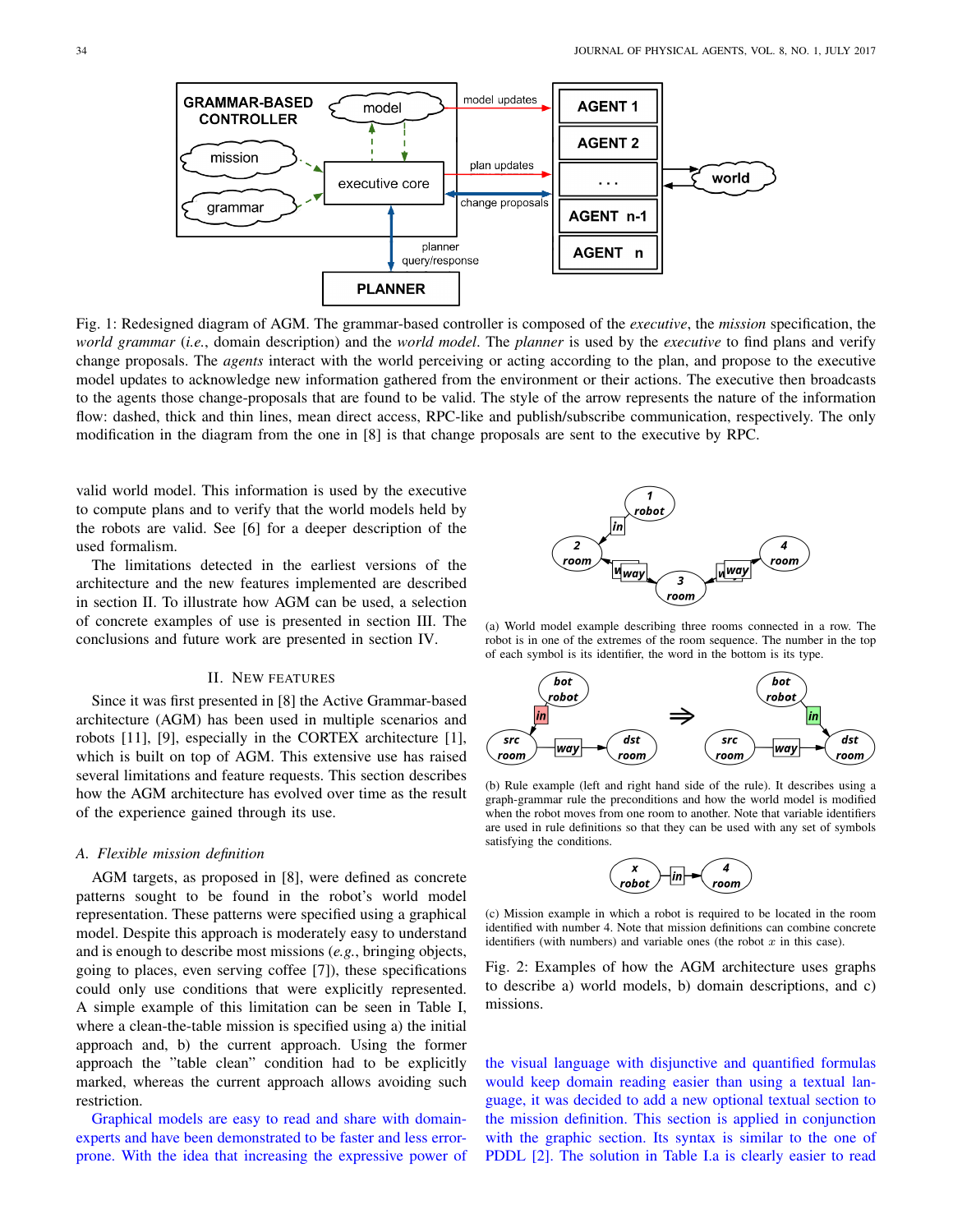

TABLE I: A clean-the-table mission specified using a) the initial approach, b) the current approach.

by domain experts than the one of Table I.b. However, this approach requires continuously monitoring and updating the world model to create and remove this kind of edges. Since using the textual section is not mandatory, users can decide which approach to use.

# *B. Native support for hybrid representations*

The first robots using AGM used a single global reference frame for geometric information, so the pose of the objects could easily be specified in the attributes of their corresponding symbols<sup>3</sup>. However, as the number of robots using the architecture increased, the need for a methodical way to represent kinematic trees with different reference frames became clear. Being able to extract this kinematic information with an easy-to-use API was also deemed desirable.

Among all the possible approaches taken into account, the decision was to include special *transformation* edges describing the kinematic relationships. The rest of the options were discarded because they made kinematic structures harder to understand at first sight or because their impact in the models was bigger (regarding the number of additional symbols and edges to include). However, to implement these edges, which are identified by the *"RT"* label, it was necessary to enable edge attributes (a feature that the first AGM proposal missed). From a formal point of view, only the definition of edges is affected by this change. Edges are now defined as tuples  $e = (s_e, d_e, t_e, a_e)$ , where  $s_e$  and  $d_e$  are the source and destination nodes of the edge, respectively,  $t_e$  is a string used to define a type for the edges and  $a_e$  is a string to string map used to store an arbitrary number of attributes for the edges.

While the initial world models of the robots in AGM are defined using an XML format, their kinematic trees are usually defined using specialized file formats such as URDF [12] or InnerModel [5]. It would be time-consuming and error prone to manually include and update these kinematic structures in the robots' world models if desired. Therefore AGM provides two tools to automate the task:

- **agminner** is a tool provided to include the kinematic structure of the robot in it's internal model file.
- **libagm** is a  $C++$  library which, among other purposes such as general access to the graph model (see section II-D), can be used to extract/update kinematics specific objects with geometry-oriented API from the model. Currently, libagm supports InnerModel kinematic definitions.

One of the advantages of using graph-like structures to represent the robots' knowledge is that they are easy to visualize. However, including their kinematic structures in the model makes these models too large to be visualized. To overcome this issue the AGM's model viewer was endowed with options that hide part of this information. See Figure 3.

#### *C. Improvements in the communication strategy*

Model modification proposals were initially published using one-way communication with the executive so agents did not get an answer when publishing new proposals. This occasionally made change proposals be silently overwritten if new ones arrived at a fast pace. The issue has been tackled by substituting the one-way publishing mechanism which raises an exception in case the executive is busy or the modification is not correct.

Since the support for hybrid models the frequency of model modifications increased dramatically. Publishing the whole model with every change increased the cost of maintaining complex hybrid models. For example, maintaining human models involved updating a high number of joints and their reference frames per second. The implemented solution was to allow updating edge and node attribute maps without the need of publishing the whole model: one at a time or –in order to decrease the network overhead– multiple maps per request.

# *D. libagm*

Agents receive the actions they have to perform as part of the plans sent by the executive. To perform their corresponding tasks they have to access the symbols included in the current action, probably other additional symbols and, eventually modify the graph accordingly. Programmatically implementing some of these tasks is time-consuming and error-prone, so libagm has included in its API new methods to ease:

- accessing the symbols in the current action
- accessing edges given the ending symbols
- iterating over the symbols connected to a specific symbol
- publishing modified models, making transparent the middleware-dependent serialization
- printing and drawing the models

among other minor improvements and those commented in section II-B.

Additionally, a detailed description of the API and examples of its use have been written and published in the web<sup>4</sup>.

<sup>4</sup>http://www.grammarsandrobots.org

 $3$ Keep in mind that these models were directed multi-graphs too, where nodes and edges were typed. Additionally, nodes (only nodes) could have optional attributes to store non-symbolic information.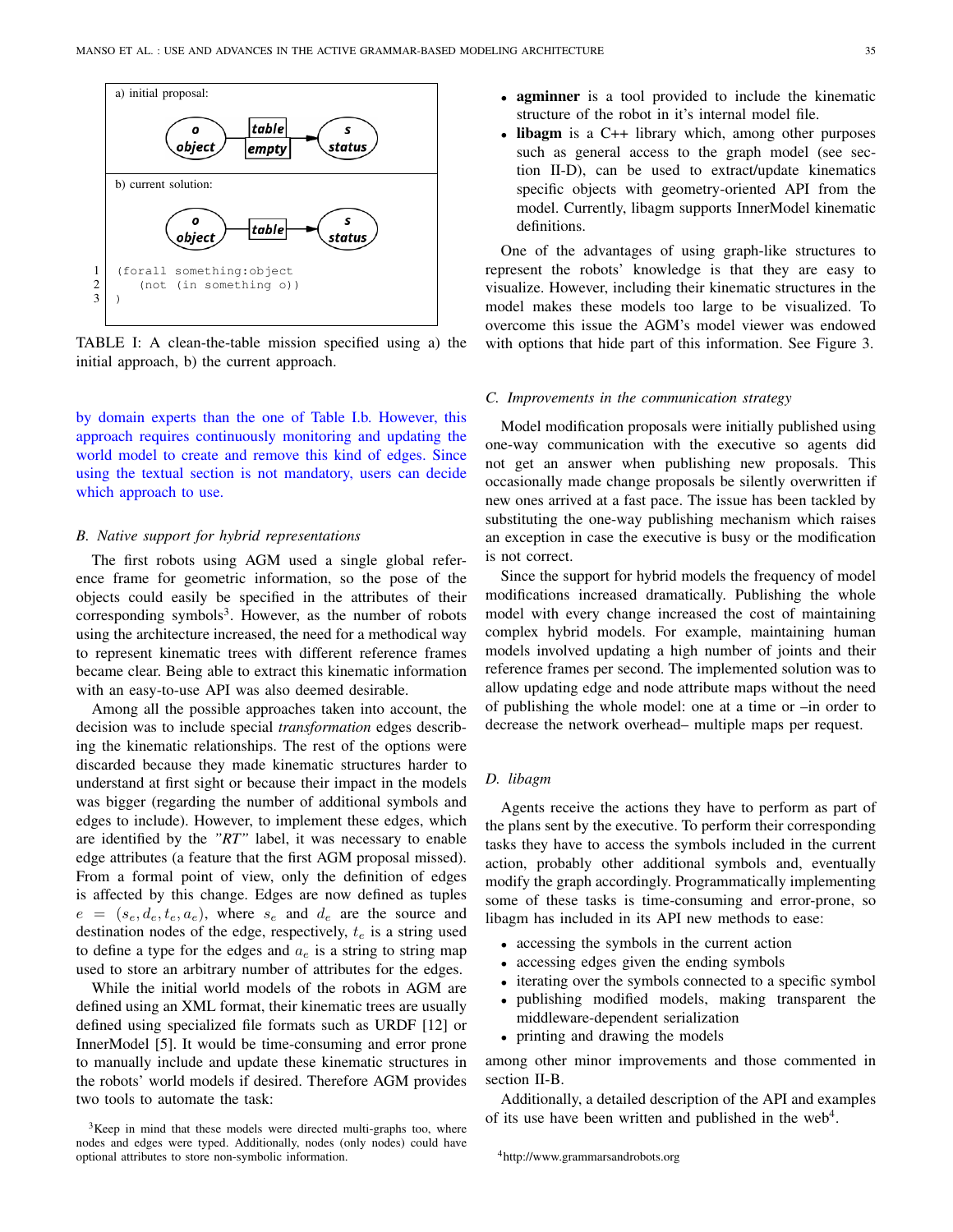



(c) Model after filtering geometry-only nodes.

Fig. 3: Example of a complex AGM model: a) as it is, b) its geometric view, c) filtering geometry-only nodes.



Fig. 4: Deployment network of the high level components used in these examples of use.

## *E. Middleware support*

The first version of the architecture supported the Robo-Comp framework [3] which, despite of being a full-featured framework, its user base is quite limited. Learning to use a new framework or middleware is time-consuming, so roboticists may not be sufficiently motivated to change. To overcome this limitation, support for multiple frameworks is now underway. The current solution allows cooperation between agents implemented using different frameworks, specifically, RoboComp and ROS. The new executive implements services for both frameworks and, for each topic to subscribe to or publish, there is a RoboComp and a ROS version. Of course, since each of the agents can be programmed using these frameworks, they can in turn use other lower-level components implemented in the supported frameworks.

### III. USE CASES

Instead of describing a full-featured robot domain we will introduce several common robot tasks and how they were solved in a real robot using the new features of the architecture. Figure 4 depicts the executive and the set of agents used in these examples along a mission viewer.

#### *A. Changing rooms*

For changing the room in which the robot is located it uses the rule described in figure 2b. The robot and the rooms are explicitly represented using *robot* and *room* symbols, respectively. The current semantic location of the robot is represented using a link labeled as *in* from the robot to the corresponding room symbol. The rule depicted in figure 2b describes how, given two rooms *src* and *dst* so that the robot (*bot*) is located in *src* and there is a link labeled as *way* from *src* to *dst*, the robot can change rooms. The result of such action is that the link from *bot* to *src* is removed and a new link from *bot* to *dst* is created. Note that, as in the previous versions of AGM, removed elements are highlighted in red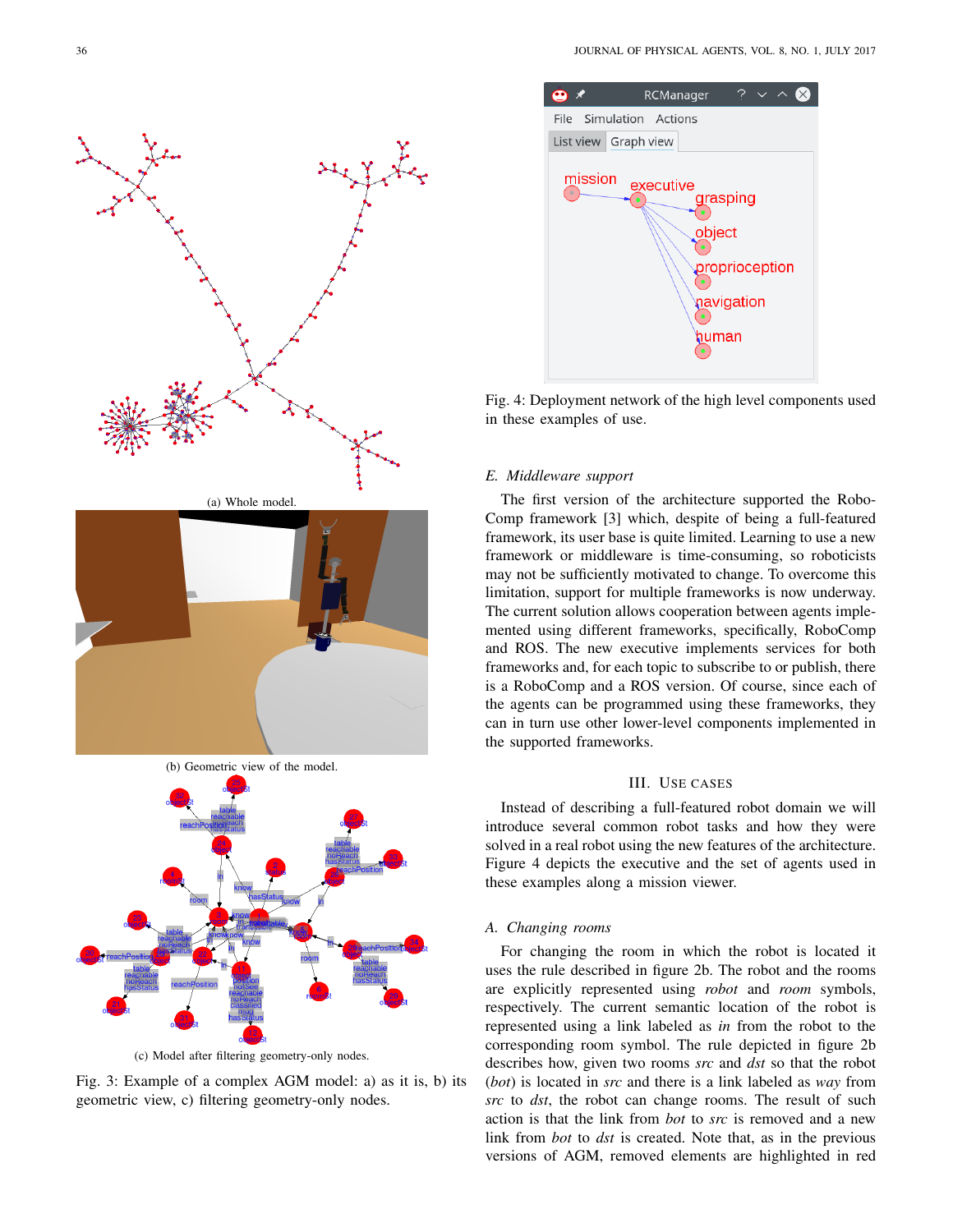

Fig. 5: Graph-grammar rule describing how object grasping affects the models.

whereas those created as a result of the rule are highlighted in green.

From the point of view of the execution of the rule, there are two independent processes involved in the navigation agent. First, when the executive requests the change room rule to be triggered, the agent sends the corresponding command to a lower level robot navigation component in charge of actually moving the platform. Concurrently, it continuously monitors the pose of the robot using another lower level localization component. The limits of the rooms are specified as an attribute of each room's symbol, so when the robot actually changes the room the *navigation* agent can update the model correspondingly, modifying the *in* edge as depicted in figure 2b.

# *B. Grasping*

Grasping objects is slightly more complex than changing rooms. If there is a robot  $r$  and a table  $t$  containing an object  $o$  in a room  $m$ , if the  $o$  is reachable by the robot, such object can change from being in the table  $t$  to being in the robot.

For this task, we benefited from the hybrid models support combining symbols, relationships between the symbols, and geometric information. Since the object to grasp and the robot itself are represented in the model (as in figure 3a) we can extract an InnerModel object (an instance of a class used to support geometric calculations) to compute the necessary geometry-related computations.

As described in section II-A, continuously monitoring the model to highlight logical conditions that can be computed by the planner (based on symbols and/or edges) is not necessary anymore. However, geometric conditions are still necessary to be continuously monitored. It is the case of the *reach*/*noReach* edge that links each object and its status symbol. Depending on whether the robot can or cannot reach an object, the *grasping* agent, modifies the corresponding link. Only when it is reachable is that the robot can actually grasp an object. Therefore, before grasping an object an approaching action is requested by the executive if necessary (*i.e.*, if the object is not close to the area of the space where the robot can grasp objects).

If, for any reason, the robot platform starts moving, the grasping action is paused. To implement this the *grasping* agent needs to monitor the movement of the robot platform. However, access to the platform by the grasping agent is not recommended. Since it is included in the world model, the robot could just monitor the position of the robot in the world. However, the position of the robot in the world is given by a localization component and the given pose may slightly vary even if the robot is still. In order to make the *grasping* agent able to monitor the raw odometry without providing it with access to the platform, the *navigation* agent is also in charge of including and updating the amount of movement of the robot in the last seconds in a "movedInLastSeconds" attribute of the *robot* symbol.

#### *C. Human representation*

As introduced in section II-C, maintaining geometric human models involves updating a high number of reference frames per second. In particular, assuming that for every human a total of 15 joints are tracked at  $30Hz$ , it would require 450 updates per second per person. If the agent *human*, the one in charge of this task would have to perform a remote call to the executive per joint, it would require 900 remote calls per second to track two humans in real time.

To ease this issue the new interface of the AGM's executive allows modifying multiple edges with just one call, and without publishing the whole model. This made the frequency of the agent go from 2Hz to 30Hz. Instead of publishing the edges it would have also been possible to perform structural change proposals sending the whole world model, but this kind of behavior would slow the rest of the agents down because they would have to extract their corresponding extracted InnerModel objects much frequently.

# IV. CONCLUSIONS AND FUTURE WORK

The improvements of the AGM architecture and the software provided were presented. Section III described how can different tasks be implemented using AGM.

There are two current lines of work to improve AGM. First, support for hierarchical reasoning is underway. It will allow the planner to avoid taking details into account until necessary. Second, efforts are being made toward a decentralized representation. Currently, the executive holds the *valid* world model, however, it would be interesting to distribute the issue. To this end, each agent proposing structural changes would have to perform the model-checking mechanisms that the executive currently performs.

### ACKNOWLEDGMENT

This work has been partially supported by the Spanish Ministerio de Economa y Competitividad Project TIN2015-65686- C5-5-R, by the Extremaduran Goverment fund GR15120 "Ayudas a Grupos" and FEDER funds.

#### **REFERENCES**

<sup>[1]</sup> Luis Vicente Calderita Estévez. *Deep State Representation: an unified internal representation for the robotics cognitive architecture CORTEX*. PhD thesis, Universidad de Extremadura, 2016.